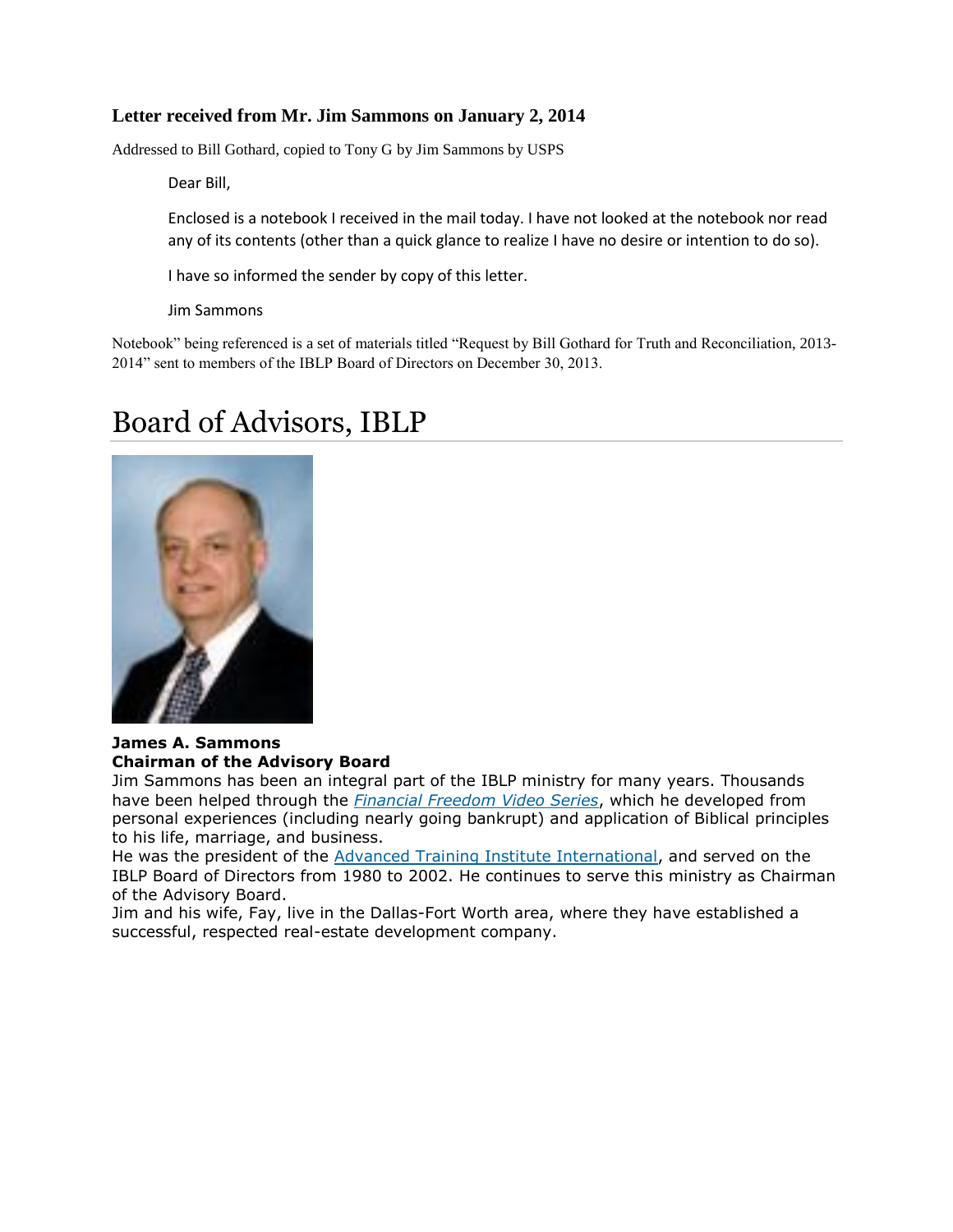#### January 6, 2014 **Open Letter**

#### Dear Jim,

Thanks for your note (received Jan. 2, 2014).

I am sorry to see you disqualify yourself from being an Advisory Board Member in representation of the IBLP ministry. And I am surprised to see you disqualify yourself and resign from this duty directly to Bill (Gothard).

Bill Gothard requested this information provided to you by two phone calls and three letters to me over the last three months. He will want good quality spiritual counsel for how to best proceed in his life and for the purposes of the ministry of IBLP and ATI International over which you have previously presided. We had prayed you would be such a special and spiritual friend for him.

It would seem you may be more than familiar with the materials provided to you and that **you are the first of the Board of IBLP to vote that we proceed directly to the next step** of "telling it to the church" (Matthew 8:17). Jim, your vote has been counted.

In our seeking two or three witnesses, as instructed specifically by Jesus Christ, so "to confirm every fact" (Matthew 18:16), you have been clear in your note that you do not "desire or intend" to become involved. We would conclude you are thereby recommending we proceed with the next step outlined by our Lord, "telling it to the church, and for "those who continue in sin, rebuke in the presence of all so that the rest also will be fearful of sinning" (I Timothy 5:20), "…do not participate in the unfruitful deeds of darkness, but instead even expose them," and "…but the one who is disturbing you (teaching you must receive circumcision and become obligated to keeping the entire Law) will bear his judgment, whoever he is." Galatians 5:1-10

My own hope was that you would fall into the biblical class of "easy to be entreated" (James 3:17) and that you would be of important and timely help at this time in church history. Regrettably this important work does not seem to be of any interest to you.

The possibility exists, I suppose, that in actuality you may be doing your part in covering up the wrongs and sins detailed in the materials presented to you. If this is the basis of your decision and action as a Board member (since 1980 when you would have first seen these evidences from Board minutes and files, legal files, and the ongoing wrongs being wrought) and Director of the ATI organization, your personal efforts to prevent a Biblical confession of sins and wrongs, and a spiritual reconciliation will become widely known as well.

Jim, I remember with great fondness my times of fellowship with you and your family in your home in years past. Having not spoken to you in the years since those times of friendship and participation together in the service of the Lord, it seems strange you would now reject the opportunity to respond to my letter to you personally.

The most important piece in these materials is "The All Sufficiency of Jesus Christ" article. I do believe you would have been encouraged by the review of Scripture which is so very clear that Jesus Christ is to be in our lives preeminent, exclusive, and always all sufficient. I trust you will have another opportunity to read that material.

Praying for you.

Tony G

### C: Rev. Bill Gothard

"But the wisdom that is from above is first pure, then peaceable, gentle, *and* **easy to be entreated**, full of mercy and good fruits, without partiality, and without hypocrisy." KJB

"…the wisdom that is from above is first pure, then peaceable, gentle, willing to yield, full of mercy and good fruits, without partiality and without hypocrisy." NKJV